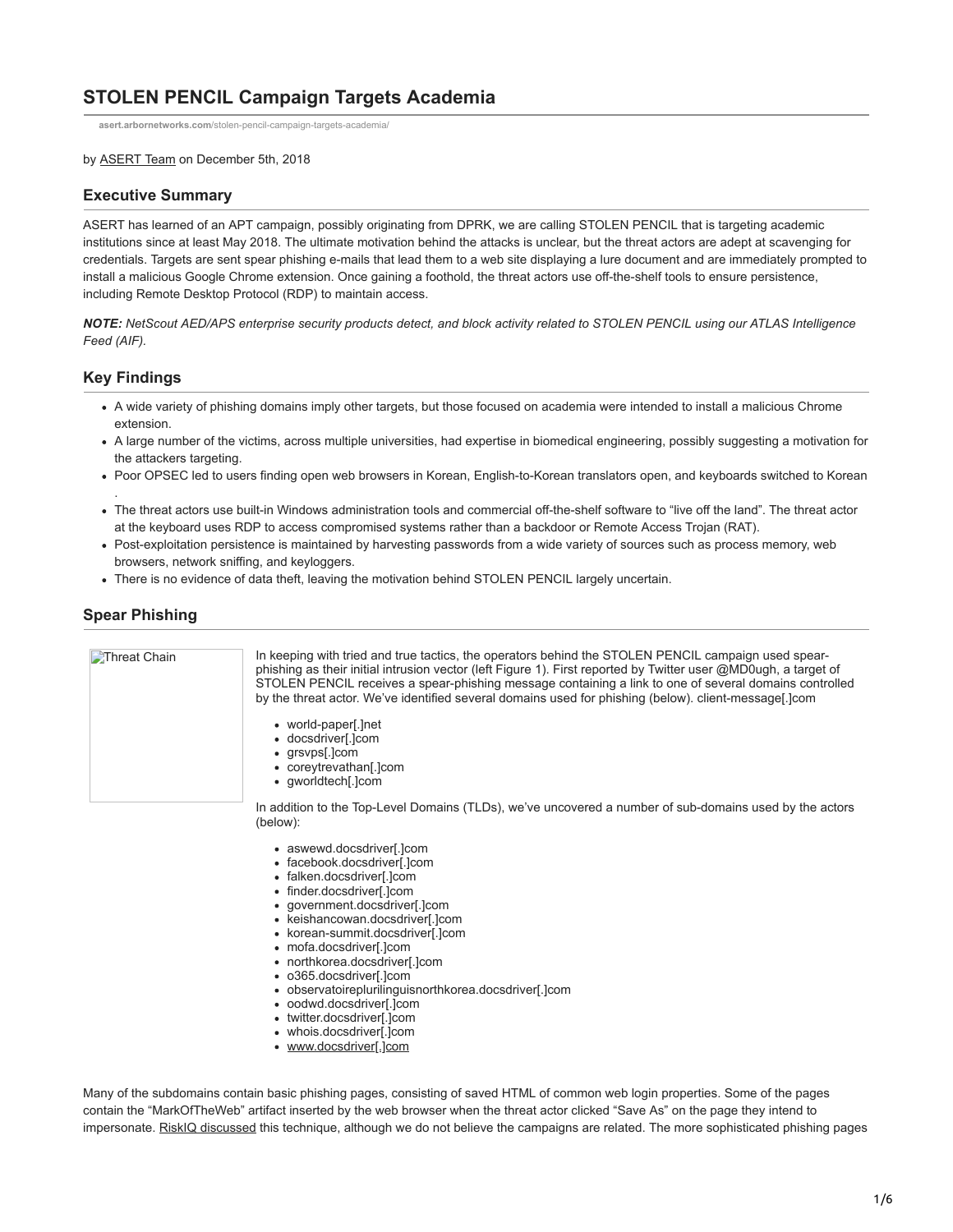targeting academia display a benign PDF in an IFRAME. It then redirects the user to install a "Font Manager" extension from the Chrome Web Store, as seen in Figure 2.

**DHTML Source of Phishing Page** 

**Figure 2: HTML Source of Phishing Page** The malicious extensions, now removed from the Chrome Web Store, contain reviews left by the threat actor using compromised Google+ accounts. The text of the reviews were copy/pasted from other extensions and were all rated "fivestars", even if the copied text was negative. It's likely the compromised accounts used to leave reviews were from individuals the threat actors assume the target would know and trust. It should be noted however, that some users reported deleting the extension immediately because it prevented the Chrome browser from functioning properly. This could suggest mistakes or poorly written code that utilized too many resources to remain functional and stealthy, at least for some users. The malicious Chrome extensions declare permissions to run on every URL in the browser, as seen in Figure 3.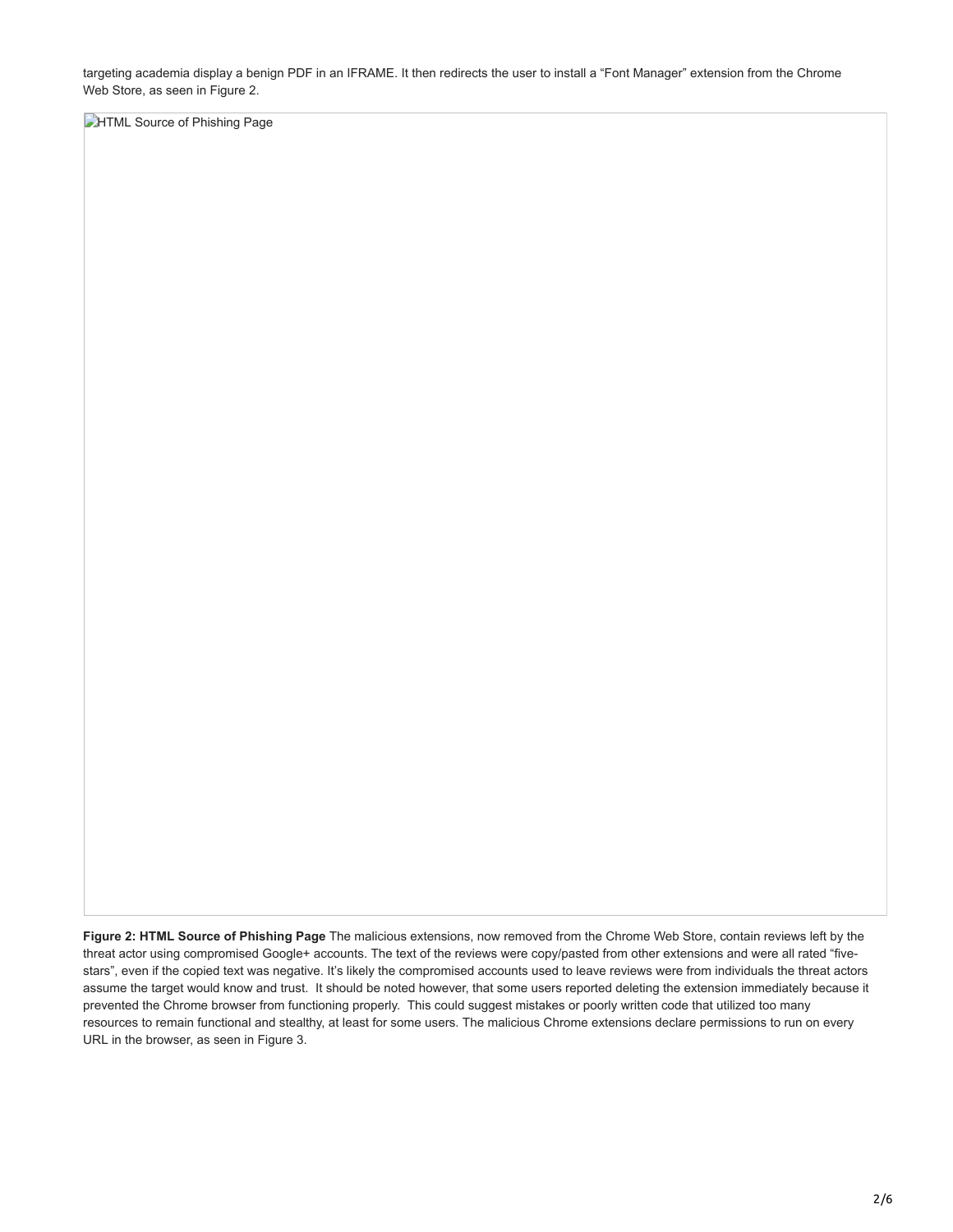**Figure 3: manifest.json with <all\_urls>** The extensions load JavaScript from a separate site, shown in Figure 4. The name of the loaded JavaScript file is jQuery.js. When retrieving this file at the time of our analysis, the content was a legitimate jQuery file. We speculate that the attacker replaced the malicious JavaScript with a benign payload to deter analysis. Loading jQuery.js from an external site makes no sense, since the latest version of extension has a legitimate jQuery.js included in the extension bundle.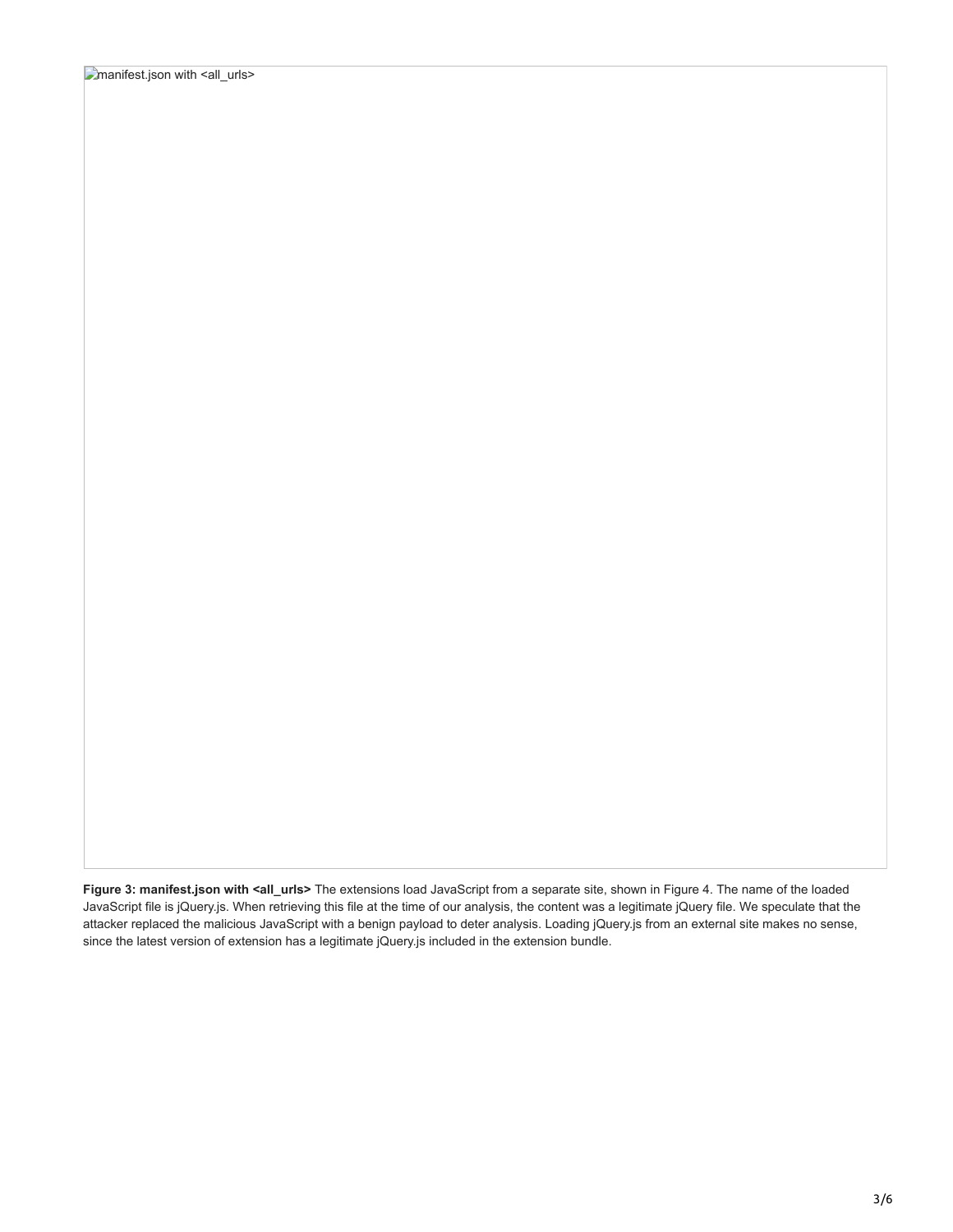Figure 4: Given the threat actor's propensity for password theft, and the fact that the malicious Chrome extensions were situated to read data from every website, it's likely that the intent is to steal browser cookies and passwords. Email forwarding was also observed on some compromised accounts. While GDPR requirements prevented us from pivoting on Registrant information, the actors reused IP space, reused a certificate, and the aforementioned domain mimicking technique allowed for some pivoting. A variety of infrastructure was discovered. Those IOCs are included below.

#### **Toolset**

Once gaining a foothold on a user's system, the threat actors behind STOLEN PENCIL use Microsoft's Remote Desktop Protocol (RDP) for remote point-and-click access. This means a human is behind the keyboard interacting with a compromised system, and not using a RAT (Remote Access Trojan) with a command-and-control site acting as a proxy between the threat actor and the compromised system. RDP access occurred daily from 06:00-09:00 UTC (01:00-04:00 EST). In one case, we noted that the threat actor changed the victim's keyboard layout to Korean. A compromised or stolen certificate was used to sign several PE files used in STOLEN PENCIL for two sets of tools: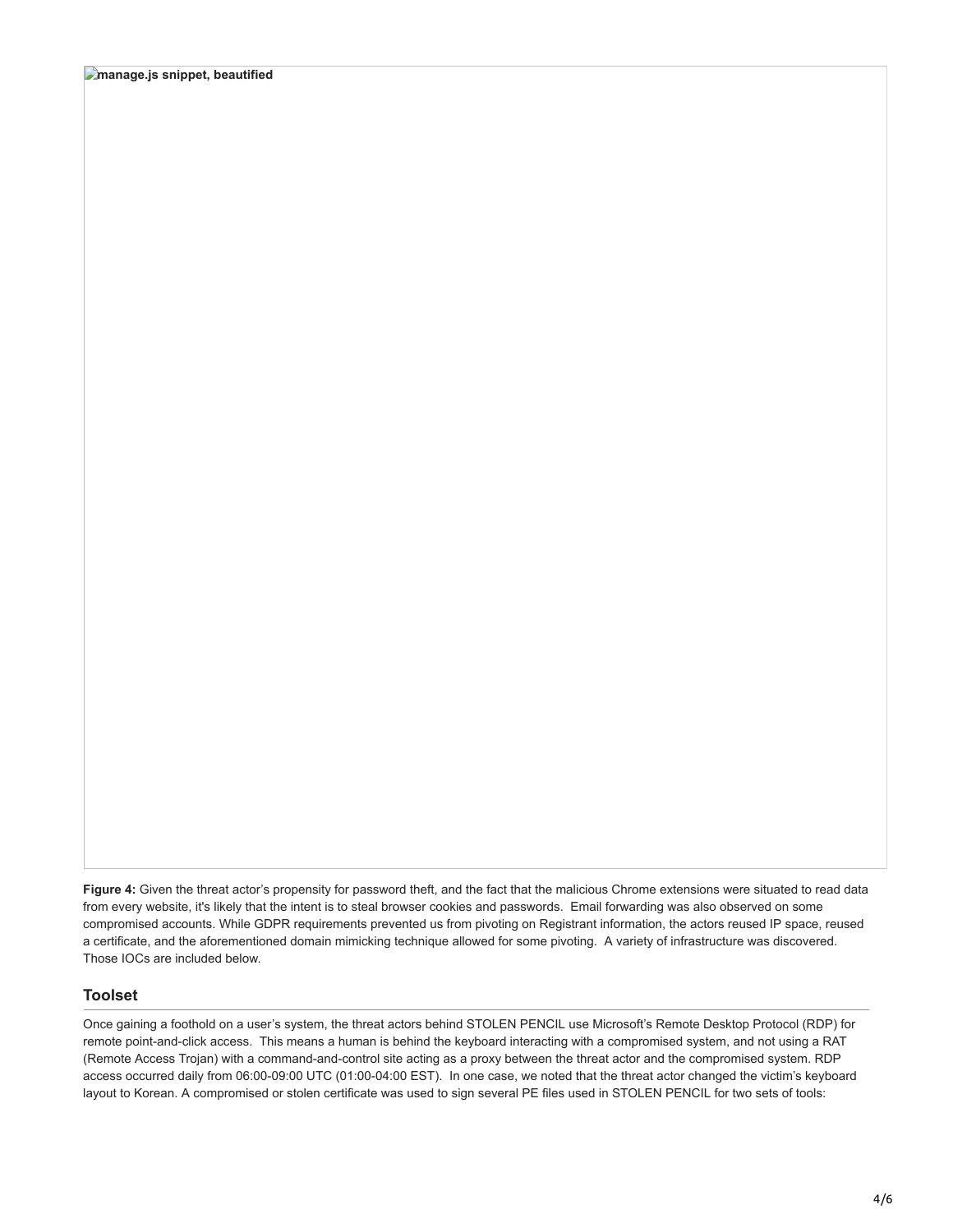• MECHANICAL

Logs keystrokes to %userprofile%\appdata\roaming\apach.{txt,log} and also functions as a "cryptojacker" that replaces Ethereum wallet addresses with 0x33883E87807d6e71fDc24968cefc9b0d10aC214E. This Ethereum wallet address currently has a zero balance and no transactions.

GREASE

a tool to add a Windows administrator account with a specific username/password and enable RDP, circumventing any firewall rules. We've observed the following list of username/password combinations, though the significance of "1215" is unknown:

- LocalAdmin/Security1215!
- dieadmin1/waldo1215!
- dnsadmin/waldo1215!
- DefaultAccounts/Security1215!
- defaultes/1qaz2wsx#EDC

The certificate chain used in the majority of both MECHANICAL and GREASE samples is shown in Figure 5.



**Certificate used to sign MECHANICAL/GREASE** While the threat actors did use a few tools to automate intrusions, we also found a ZIP archive of tools that demonstrate their propensity for password theft to propagate. Inside the archive we found the following tools:

- KPortScan a GUI-based portscanner
- PsExec a tool to remotely execute commands on Windows systems
- Batch files for enabling RDP and bypassing firewall rules
- Procdump a tool to dump process memory, along with a batch file to dump the lsass process for password extraction
- Mimikatz a tool to dump passwords and hashes
- The Eternal suite of exploits, along with batch files for rapid scanning and exploitation
- Nirsoft Mail PassView a tool to dump saved mail passwords
- Nirsoft Network Password Recovery a tool to dump saved Windows password
- Nirsoft Remote Desktop PassView a tool to dump saved RDP passwords
- Nirsoft SniffPass a tool to sniff the network for passwords sent over insecure protocols
- Nirsoft WebBrowserPassView a tool to dump passwords stored in a variety of browsers

Clearly this toolset can be used to scavenge passwords stored in a wide array of locations. Using a combination of stolen passwords, backdoor accounts, and a forced-open RDP service, the threat actors are likely to retain a foothold on a compromised system.

#### **Recommendations**

- Advise users not to click on any suspicious links in an e-mail, both at work and at home, even if they are from people they trust.
- Advise users to be wary of any prompts to install browser extensions, even if they are hosted on an official extension site.
- Watch for e-mails containing links to the phishing domains.
- Limit RDP access with a firewall to only those systems that require it. Monitor for suspicious RDP connections where there should be none.
- Look for suspicious, newly created administrative accounts.